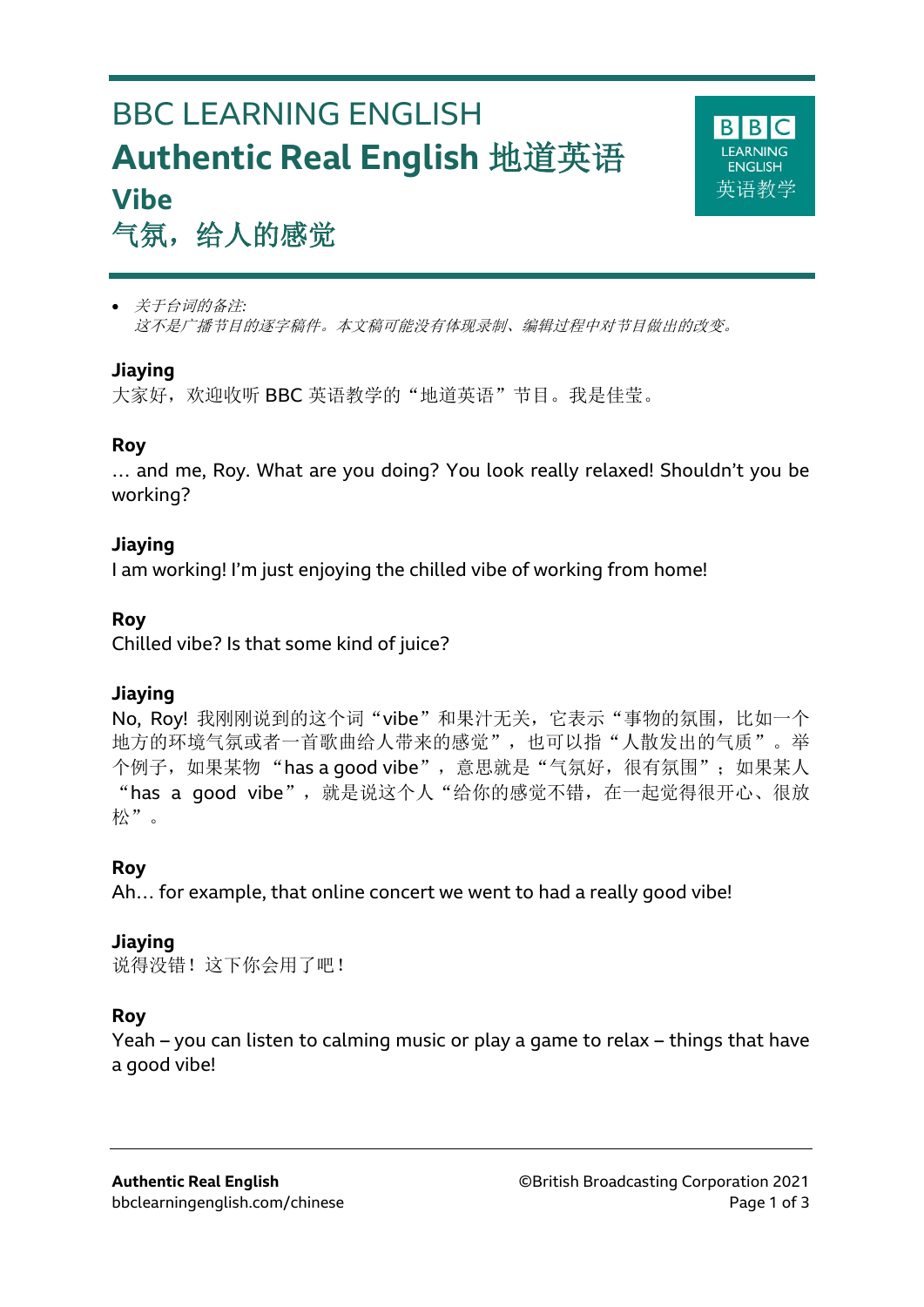#### **Jiaying**

Exactly! We can talk about how to improve our vibe after these examples.

#### **Examples**

Derek has such a good vibe! Everyone who speaks with him just feels so chilled out!

That place has got a really bad vibe. When I walk into the building, I get really anxious and stressed.

I'm so happy after watching that film. It was such a nice story and had a really chilled vibe!

#### **Jiaying**

你正在收听的是 BBC 英语教学的"地道英语"节目。以上,我们给大家介绍了名词 "vibe"的意思。"Vibe"指"氛围,给人带来的感觉"。补充一下,我们可以用搭 配"vibe check"来打听一个场所的气氛如何,或者询问某人的情绪状态怎么样。So. Roy – what sort of things can you do to improve your mood and vibe?

#### **Roy**

Well, like I said, watching films or listening to music that chill you out can help. Or, speaking to people who have a good vibe! I also try to avoid things that have a bad vibe! For me, I like to try and improve myself every day!

#### **Jiaying**

What, like exercising or reading a book?

#### **Roy**

Exactly! I try to go to bed every day better than when I woke up by learning something new. An improved Roy every day, and that vibe can affect other people too! It's especially important for me to think this way after a year like this!

#### **Jiaying**

I agree! So, can I get a vibe check? How are you feeling, Roy?

#### **Roy**

I'm feeling chilled out! I've got a good vibe!

#### **Jiaying**

You certainly do! Bye, Roy.